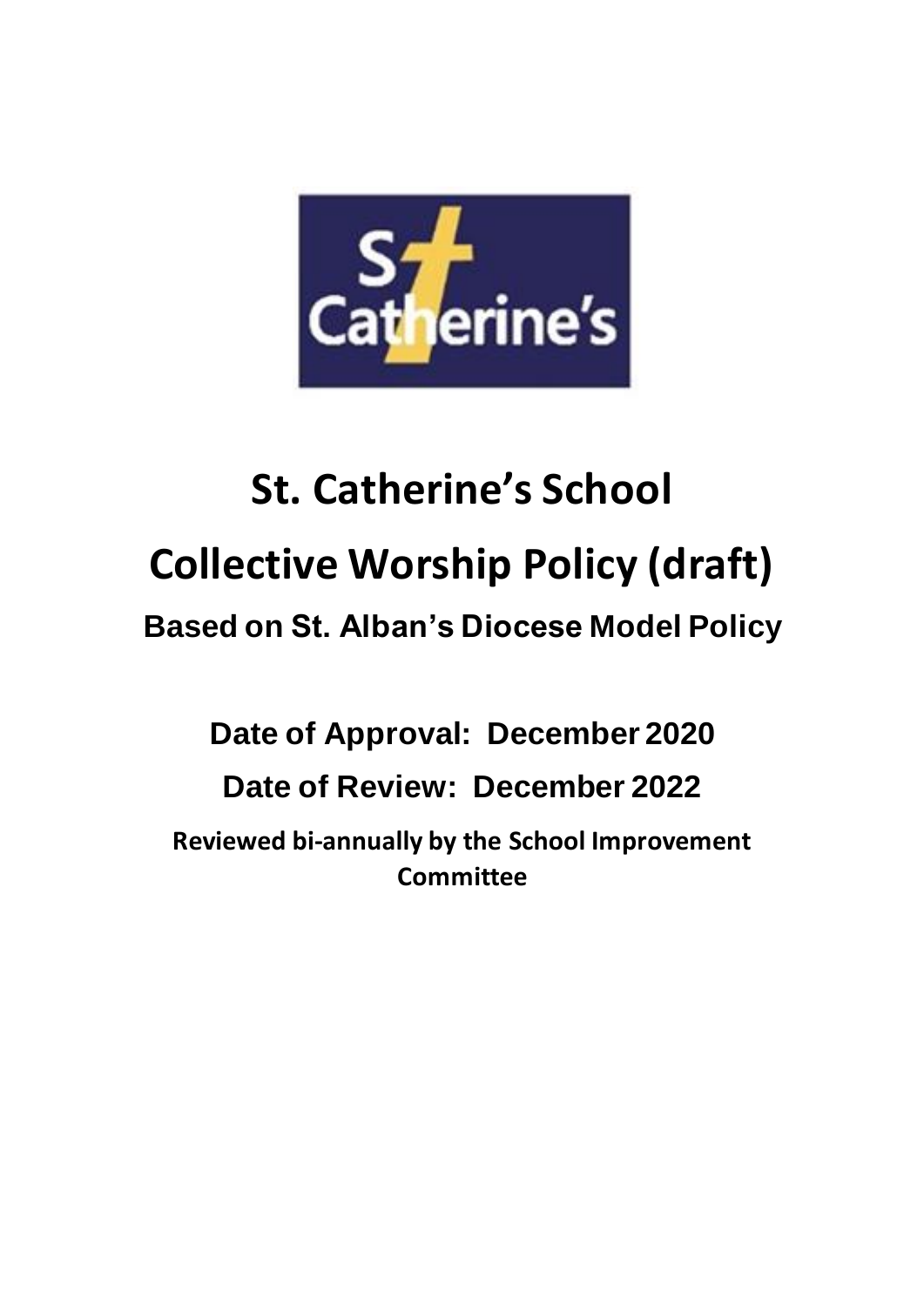#### **Policy Statement**

As a Church school, worship is an affirmation and celebration of our Christian ethos where children have the opportunity to learn, worship and grow in their understanding of God and of themselves. Worship in our school is not simply a statutory duty.

We believe that at its heart, Collective Worship enables pupils and staff to gather together to respond to the presence, power and peace of God through prayer, reflection, singing, sharing and communicating feelings.

Worship should enable participants to develop an understanding of Jesus Christ and God as Father, Son and Holy Spirit.

#### **The Legal Requirements**

We seek to comply with the School Standards and Framework Act 1998 (Section 70 and Schedule 20) which requires that:

- All registered pupils (apart from those whose parents exercise the right to withdrawal) must on each school day take part in an act of Collective Worship.
- The daily act of Collective Worship should be conducted in accordance with the provisions of the Trust Deeds of the school and the ethos statement in the Instrument of Government, and should be consistent with the beliefs and practices of the Church of England.
- All acts of Collective Worship in Church schools must be Christian in character. Pupils can be grouped in various ways for worship such as the whole school, year groups, classes, or other combinations.
- Acts of worship must be appropriate for the pupils in that they should take account of the pupils' age, aptitude and family backgrounds.
- The daily act of Collective Worship will normally take place on the school premises but all schools are able to hold their Act of Collective Worship elsewhere (e.g. the local Parish Church) on special occasions.

Responsibility for the arrangement of Collective Worship in a Church of England school rests with the Local Governing Body in consultation with the Headteacher. Foundation Governors have a particular responsibility because they are appointed to promote and uphold the ethos and values of the Church. The Headteacher has a responsibility to ensure that all arrangements for Collective Worship are secured. They act as the Collective Worship coordinator.

#### **Anglican Faith and Practice**

In addition to the above, we seek to provide acts of Collective Worship that reflect the faith and practice of the Church of England therefore: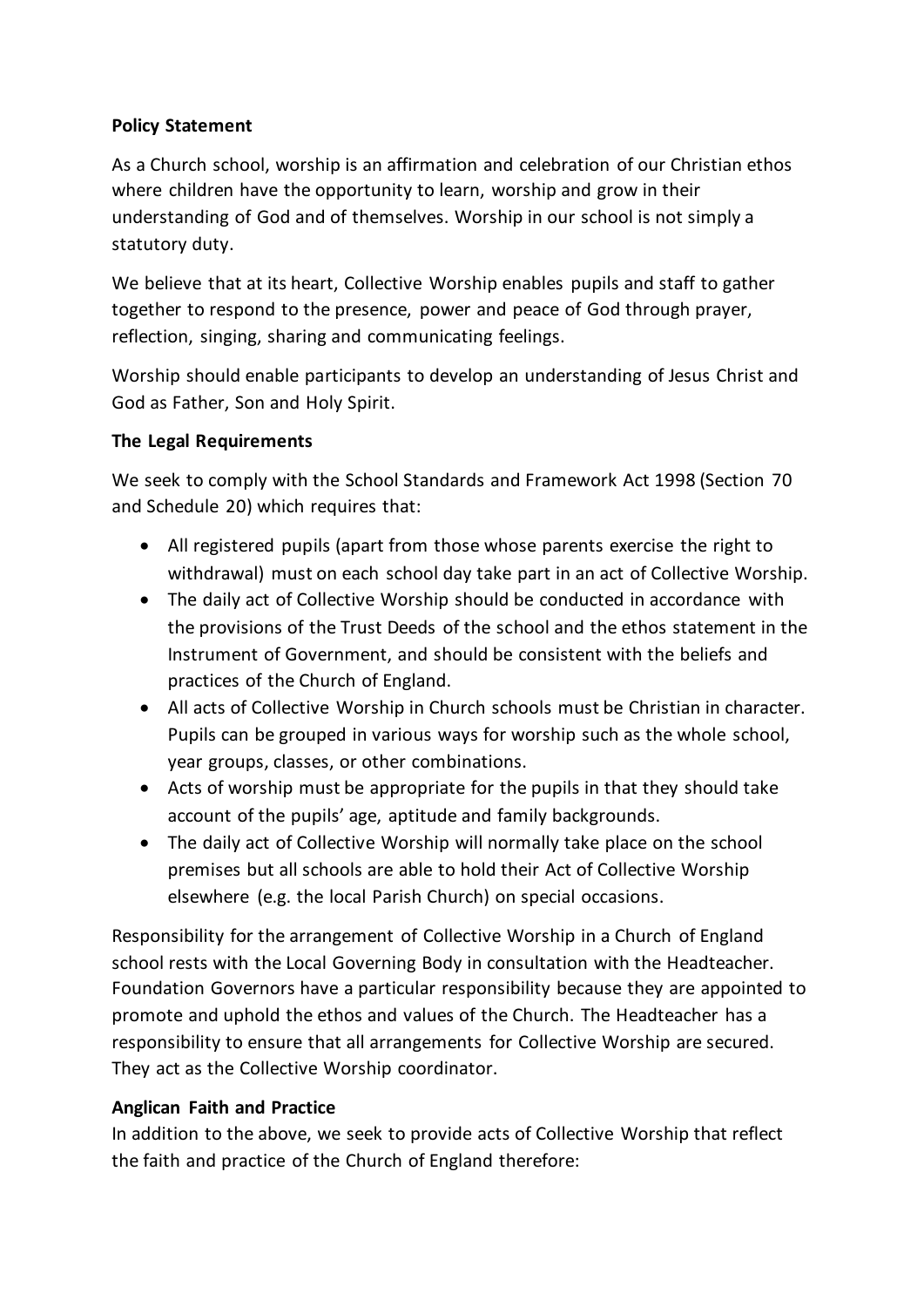We use the Bible as a sourcebook for inspiration and learning and make pupils familiar with the Lord's Prayer, psalms and other verses of scripture. We also introduce them to a variety of well known prayers – many of which express the central beliefs of Christians throughout the ages.

We use aspects of Anglican liturgy to create a framework for worship. We use Christian symbols as a focus for reflection and provide opportunities to discover the value of meditation and silence. We observe the cycle of the Anglican year including celebrations of the major Christian festivals.

At St Catherine's, we aim to provide a worship space which is attractive and well prepared with appropriate thought having been given to colour, space, seating, ambience and music.

We foster links with St Catherine's and St Paul's Parish Church, involving the Reverends Rachel Pennant and Kate Carter in leading collective worship and providing coherence between worship in church and school.

#### **Connections with other Christian denominations and faiths**

The Anglican Communion sees itself as part of a global church and promotes ecumenism. At St Catherine's, we work to promote links with other local churches and Christian organisations and welcome their clergy and leaders as contributors to acts of collective worship. We recognise that while some of our pupils and families belong to Anglican churches, many worship regularly at churches of other Christian denominations, while others come from different faith backgrounds or none.

We endeavour to provide a setting in which the integrity of those present is not compromised, where everyone finds something positive for themselves and there is no pressure to participate inappropriately or to believe.

#### **Rights and Responsibilities**

As established by the 1944 Act and reinforced through this policy, parents have the right to withdraw their children from Collective Worship. However, having chosen to send their children to St Catherine's, it is hoped that no one will exercise this right. Should such a situation arise, appropriate arrangements would be made in keeping with the requirements of the Act.

#### **Aims and Purpose**

The aims and purpose of Collective Worship as defined by the Education Reform Act 1988 are as follows:

- To provide an opportunity for the children to worship God
- To enable children to consider spiritual and moral issues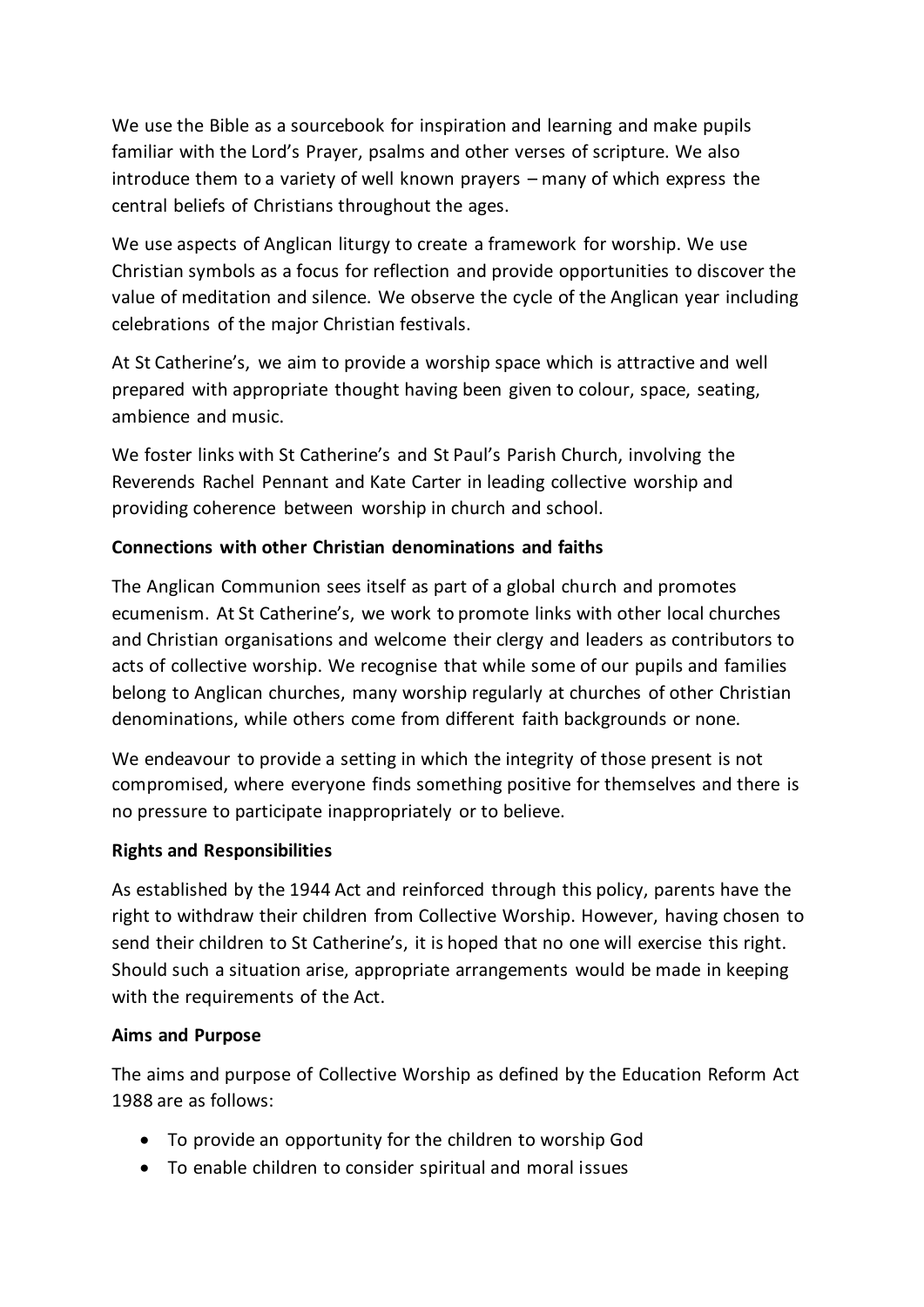- To enable children to explore their own beliefs
- To encourage participation and response
- To develop in children a sense of community spirit
- To promote a common ethos with shared values and to reinforce positive attitudes

#### **Planning**

Planning for Collective Worship is led by the Headteacher. Plans follow the cycle of the Anglican year, the Jigsaw PSHE scheme and are underpinned by our half-termly Christian Values. In addition, information about sacred or holy days or festivals of other religions may be shared. The Headteacher ensures that leaders and visiting speakers receive copies of the overview. Individuals and groups are responsible for using the overview as a basis for developing their own short term plan for individual acts of worship.

#### **Organisation**

An act of Collective Worship is held daily. This may involve the whole school or smaller class or key stage groups. Where collective worship forms part of an assembly, we ensure that there is a clear distinction between the two elements of gathering. The Headteacher and other members of staff together with groups of children take turns to conduct Collective Worship. The local vicar usually leads Collective Worship on a Thursday.

We conduct Collective Worship in a dignified and respectful way expecting children to behave appropriately. We create a suitable atmosphere by using music, pictures or other artefacts to act as a focal point. We use Friday morning assemblies as an opportunity for children to share their work and to celebrate their successes. These culminate in an act of Collective Worship and play an important role in promoting the ethos of the school. We invite parents to our Friday morning assemblies to see their children lead the assembly with their class. Governors are also welcome to attend acts of worship at any time.

#### **Resources**

The budget for Collective Worship is distinct from the budget for Religious Education. There is a wide selection of assembly books and artefacts which we regularly update and improve. We have resources to provide suitable music as children enter and leave the hall as well as to accompany singing.

#### **Contribution to Spiritual, Moral, Social and Cultural development**

We recognise that although SMSC development should be fostered across the whole curriculum, acts of Collective Worship provide a multitude of opportunities in this